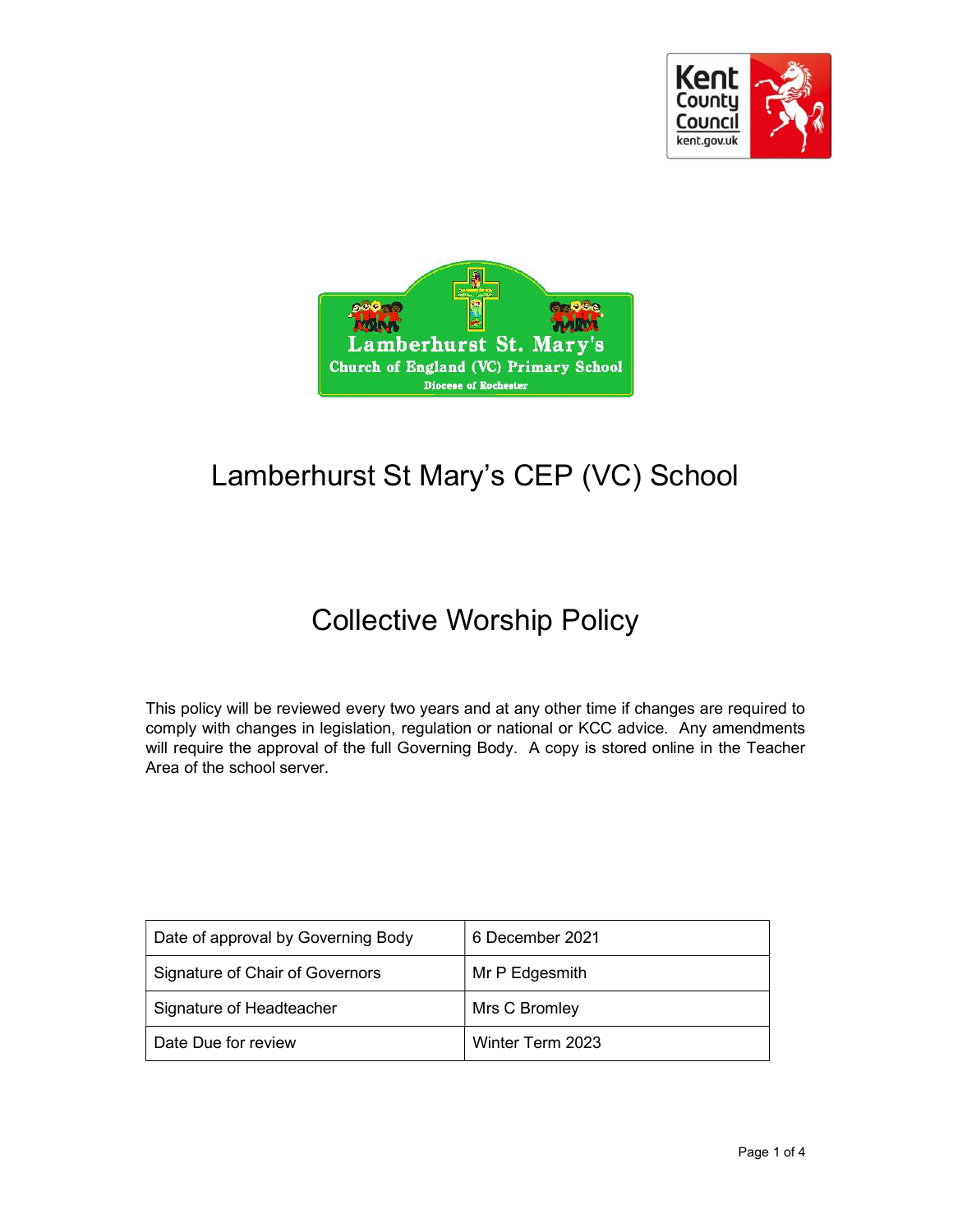# Policy Statement for Collective Worship

"To worship is to quicken the conscience by the holiness of God, to feed the mind with the truth of God, to purge the imagination by the beauty of God, to open the heart to the love of God and to devote the will to the purpose of God".

William Temple (1881-1894)

Our vision is that:

'Every child and adult at Lamberhurst St Mary's is able to be, and wants to be, the very best that they can be, because they have the opportunities and the support to do so.'

Our vision together with action can help to change the world not just our school, church and village community but far beyond.

We strongly believe that our children are our future and we have a responsibility as adults to guide them towards living life in all its fullness so that they may flourish within the supportive arms of our Christian School Values:

Community, Respect, Resilience, Aspiration, Honesty and Responsibility

## **Introduction**

Our collective worship policy strengthens and supports the distinctive Christian character of our school, reaffirms our Christian values and celebrates the contribution that each child makes to our community. Worship reflects the variety of traditions found in the Church of England as well as other Christian traditions, and recognises and follows the Church's liturgical year. The daily Christian act of worship is central to our ethos and is supported by all staff and governors.

#### Aims

Collective worship at Lamberhurst St Mary's is in line with the school's Trust Deed and supports the school's Vision Statement, by providing opportunities for students and staff:

- to explore a relationship with God as Father, Son and Holy Spirit
- to reflect on our explicit Christian values
- to develop personal spirituality especially through prayer, and also through a range of other experiences
- to be engaged in an exploration of the relevance and application of the Christian faith
- to develop an enquiring mind and express and explore their own views openly and honestly
- to develop a community spirit, a common ethos and shared Christian values
- to foster an awareness of the world around them and a sense of their place within it.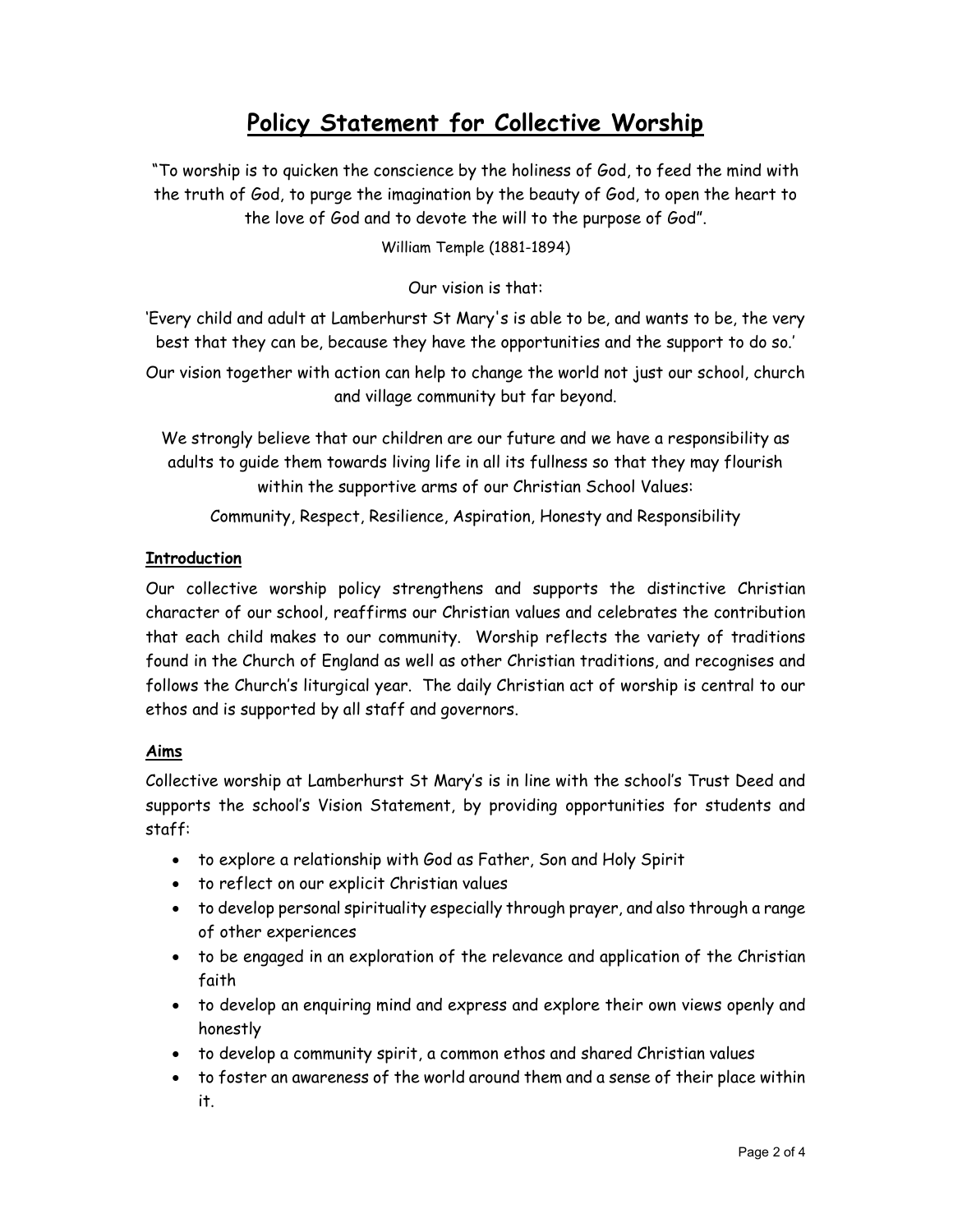#### The Anglican Christian Tradition

The following may be described as shared Christian elements of collective worship:

- Using the Bible as a source of knowledge and inspiration for themes and stories
- Observing the cycle of the Church's Year Advent, Christmas, Lent, Easter, Pentecost, Harvest and Saints Days
- Learning and saying Christian prayers from a number of sources, for example, the Lord's Prayer and the Grace
- Using simple Anglican liturgy at levels appropriate to students'/pupils' age
- Singing a wide variety of Christian hymns and songs
- Experiencing Christian symbolism in worship and reflecting on their meaning e.g. cross, crucifix, bread and wine and candles
- Using prayer, silence and reflection
- Celebrating the Eucharist/Holy Communion/Agape

#### **Implementation**

Collective worship is a legal requirement. In line with the statutory requirement, a Christian act of collective worship is provided for all pupils every day. Teaching staff attend acts of collective worship. Time allocated to collective worship is not part of curriculum time.

There is a whole school Assembly worship on Monday, Tuesday and Wednesday, Y2-6 Choir and Worship on a Thursday with YR & Y1 having Class Worship and Whole School Celebration Assembly and Worship every Friday.

There is also regular House and Class Assembly Worship throughout the year mostly led by pupil Worship Leaders.

Reverend Andrew, Reverend Roger, HT and Senior Leaders lead whole school Assembly Worship with regular visitors such as Family Trust visiting throughout the year.

The school uses the Diocesan Framework for worship together with '12 Baskets and SEAL' Resource for Thursday Choir & Class based Assembly Worship.

The Gathering, Engaging, Responding & Sending structure is used together with varying types of worship experiences e.g. prayer, music, silence, Bible reading, story, dance, puppets, DVD etc

Regular professional development is carried out in school and as part of the Rochester Diocesan support for HT's, Governors and Subject Leaders

Pupil Worship leaders set up and 'open' all collective worship by lighting our focal candle, leading the Anglican welcome and response and presenting our 'Prayer pebbles' as the focus for silent prayer and reflection. During the Spring Term each class takes